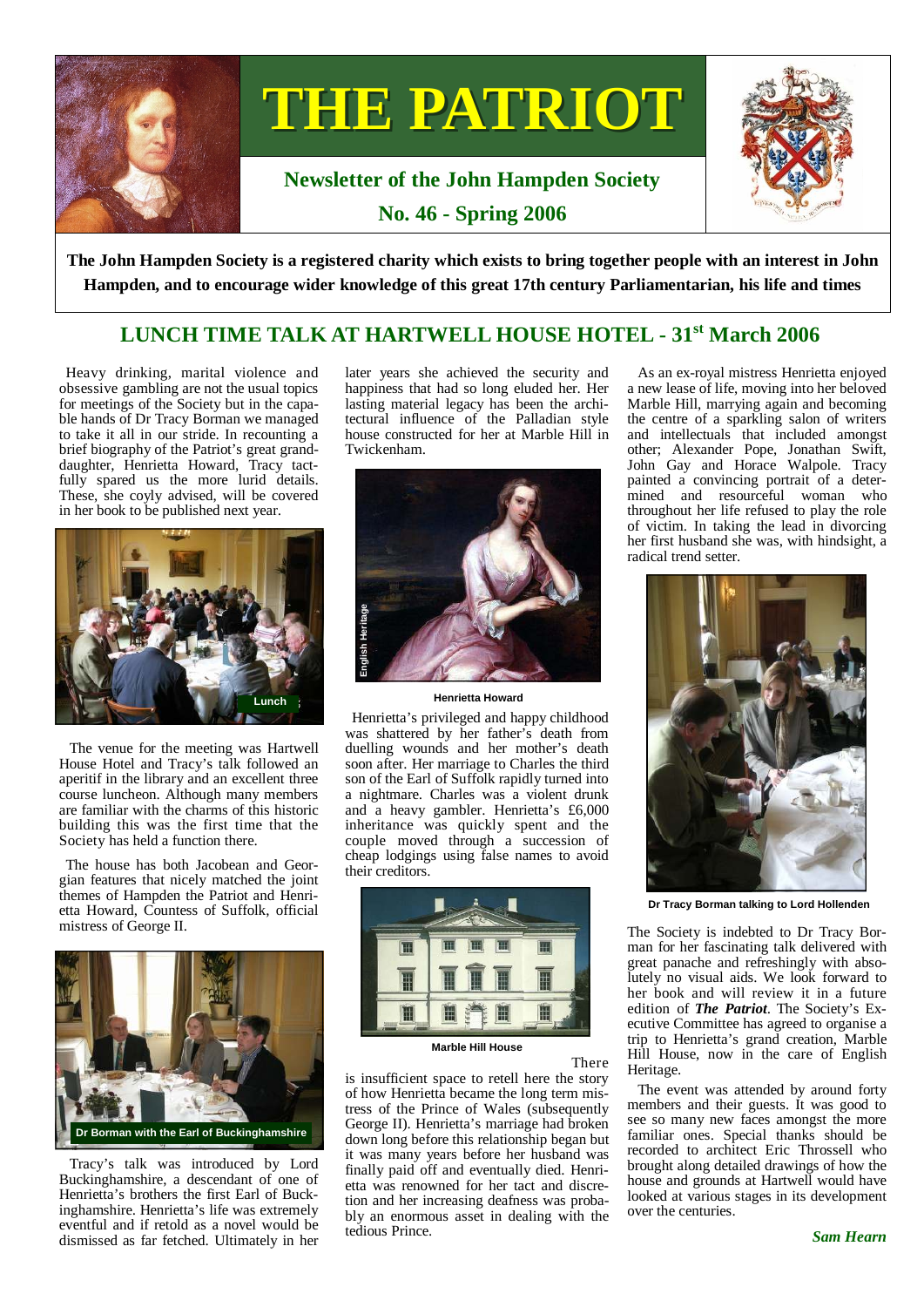## **MORE ON HAMPDEN'S BIRTH**

 As promised in the last issue of *The Patriot*, Lesley Wynne Davies and I met at The National Archives to have a look at the Inquisition Post Mortem of John Hampden's father William. I took along both a digital and a film camera, and Lesley had secured informal permission for me to photograph both the document and her inspecting it *(right)*.



# Suchon Bush Of women malices virilent House of the appearance of the same of theme and two parties of the posterior performance of the private section of the private section of the private section of the private section of the private section of the private section of the private section of the private s police matrix of the Little of the Content of the fourth police a varify in modernes folm That Thursday what They apho Xox  $E = \frac{1}{2}$  $\frac{1}{2}$   $\frac{1}{2}$  $78$

 The former task proved to be frustrating. The document is almost impossible to photograph with conventional equipment, and  $a$ <sup>1</sup> although I took a number of pictures as close as possible of the line relating to John Hampden's birth, the quality was poor. How either Professor Earl Russell or Lesley managed to decipher anything is a mystery The document has mended tears, dark smears and later annotations in darker ink. We tried inspecting it with an ultra-violet lamp, but this did not help.

 Lesley had previously spent some time deciphering and transcribing the text, and reported that the Inquisition was held on 19 May 1597; William having apparently died the previous month. Sir Robert Dormer, Alexander Hampden esquire, Henry Fletewode gentleman, and Willliam Fisshe esquire were listed as the presiding commissioners. The section concerning John Hampden's birth read:

'And that John Hampden at the time of the taking of this inquest and at the time of the death of the said William Hampden his father was and is the son and nearest HEIR of the said William Hampden. And that the said John Hampden at the time of the death of the aforesaid William his father was of the age of one year and ten months ... and moreover the aforesaid jurors ....'

 As our picture shows, the important line *(circled)* is smudged and appears to have been subjected to some alteration. Whether this affects the accuracy of the information is open to discussion, but if both an experienced historian such as Lord Russell and an experienced researcher such as Lesley Wynne Davies are happy with the authenticity of the entry, then we must accept it.

• Our front-page article on this matter in the last issue of *The Patriot* has caused some consternation among our friends in the Hampden Historical Society in Maine, who receive copies of our newsletter for their archives.

 Writing in the February issue of the Society's newsletter, Alice Hawes points out that the town of Hampden adopted that name in 1794 and in 1994 celebrated both its  $200<sup>th</sup>$  anniversary and the  $400<sup>th</sup>$  anniversary of John Hampden's birth. A delegation from the John Hampden Society was present for those celebrations 12 years ago.

 Naturally, the HHS members are interested in our research. 'We hold our breath hoping that the date of 1594 will be the correct one;' writes Mrs Hawes, 'otherwise there will need to be many changes in records around the world. And some of these records are literally etched in stone'.

# **Haines Watts**

#### **Chartered Accountants**



- **Planning ahead?**
- **Reviewing the areas where you need advice?**
- **Talk to us! We offer a personal, local source for :-**
	- **Strategic planning**
	- **Wealth management / planning**
	- **Tax planning**
	- **Audit and accountancy**
	- **Outsourced accounting**
	- Payroll & HR
	- **VAT returns & planning**
	- **Equipment finance**
- **Contact Helen Johns now and ask for a free consultation:**

E-mail: hjohns@hwca.com or

Telephone: 01494 452921

Haines Watts, Sterling House 5 Buckingham Place, Bellfield Road West High Wycombe, Bucks, HP13 5HQ

www.hwca.com/highwycombe



#### Published by

**The John Hampden Society Little Hampden, Cryers Hill High Wycombe, Bucks HP15 6JS Tel: 07985 607224 e-mail: secretary@johnhampden.org Web Site: www.johnhampden.org/ Registered charity no. 1098314** 

*Roy Bailey*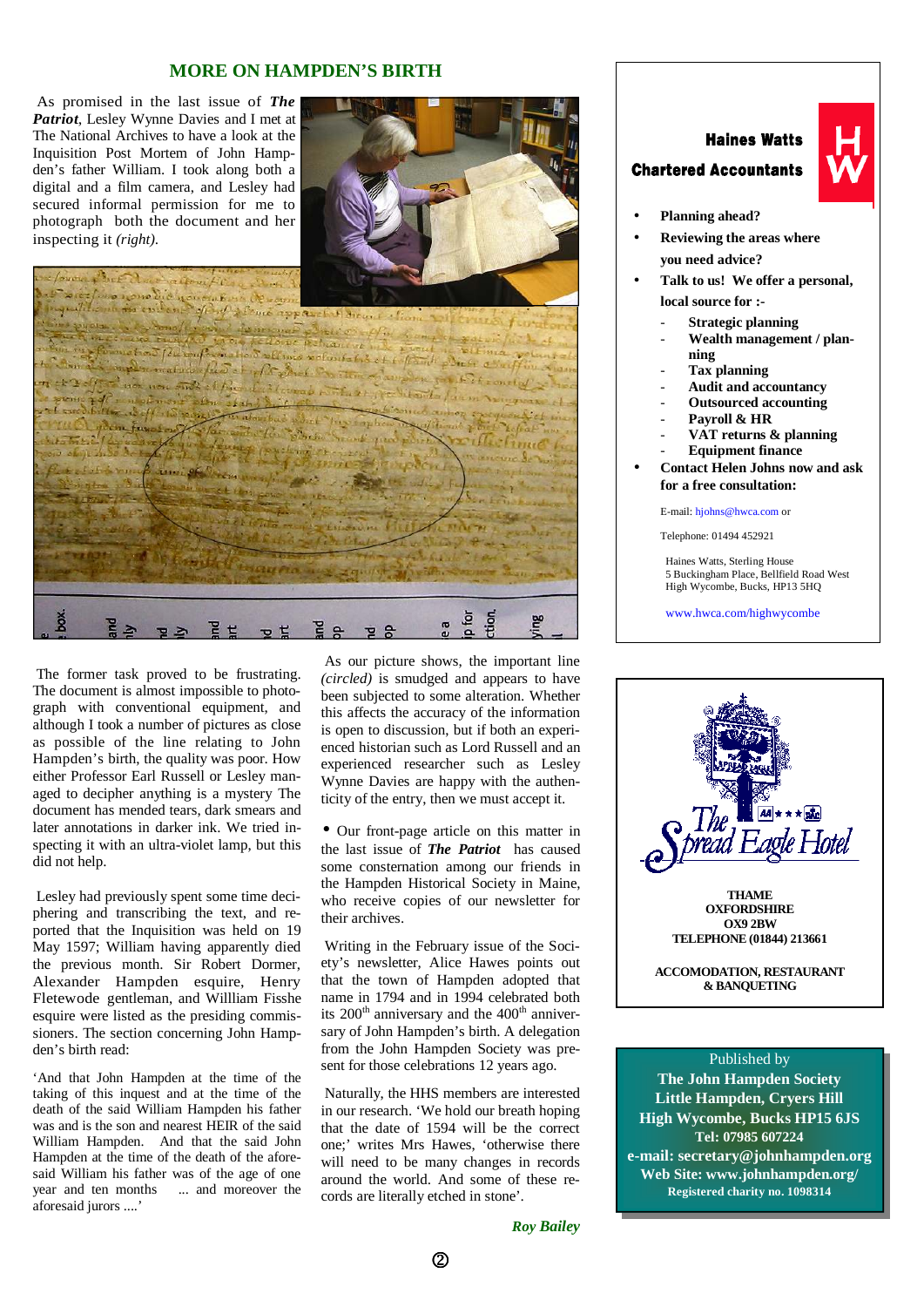# **IN THE CHURCH OF THE PARISH WHERE HE DIED**

 Following what John Adair called 'the tumult' at the end of the 1629 Parliament Sir John Eliot, a close friend of John Hampden, was arrested and imprisoned in The Tower of London. Fifteen of Eliot's letters to Hampden, from The Tower, have survived along with nine of Hampden's letters to Eliot. Many personal details are revealed in these letters.

 By 1632 six of the eight men arrested with Eliot had made submissions to King Charles and been released. Only Eliot, Strode and Valentine remained obdurate. Eliot fell ill in March 1632 and petitioned the King, "to set me at liberty, that, for the recovery of my health, I may take some fresh air". The King refused the request and Eliot died in The Tower on 27<sup>th</sup> November 1632. A striking portrait of Sir John standing by his sick bed survives and is owned by his descendant the Earl of St Germans.

 Eliot's son John petitioned the King for the right to remove his father's body from The Tower for burial at Port Eliot. This request was also refused. King Charles wrote on the document "Let Sir John Eliot's body be buried in the Church of that parish where he died". He was buried in St Peter ad Vincula (*St Peter in Chains*) one of the two churches within The Tower. Traditionally those who die within the precincts of the Tower are buried there. Originally this rule was to discourage cults such as the one that developed around the body of Thomas Beckett.

 In 1876-7 the floor of the church of St Peter ad Vincula was replaced. The human bones found beneath the floor were reinterred behind a wall and a commemorative plaque erected *(see below).* These bones probably include those of Sir John Eliot. A small number of individual burials were identified and were reburied separately. The remains of Anne Boleyn were, for example, found in a box previously used to store arrows. Queen Victoria is said to have taken a close interest in the remains of England's first Protestant queen.

 Access to the church is normally restricted to parties accompanied by a Yeoman Warder. A brass plaque on the church wall records the names of all those prisoners who died within The Tower including Sir John Eliot. The plaque pictured below is in a passage way at the rear of the church opposite a rather sombre memorial shrine to Saint Thomas Moore.

 In September 2006 a new memorial to all those executed within The Tower will be unveiled on Tower Green. Technically Sir John Eliot died of maltreatment and his death will not be commemorated in this way. His memorial lies, perhaps, in something more profound - a nation that can still elect a parliament that refuses to contemplate any dilution of Habeas Corpus and that sets its face against sanctioning detention without trial for ninety days.

#### *Sam Hearn*

WITHIN THIS WALL ARE DEPOSITED IN TWO CHESTS THE REMAINS OF MANY DISTINGUISHED PERSONS WHO SUFFERED DEATH ON TOWER HILL AND WHICH WERE FOR A TIME INTERRED BENEATH THE FLOOR OF THE CHANCEL AND NAVE OF ST PETER AD VINCULA OF THE TOWER OF LONDON THE REMOVAL OF WHICH WAS NECESSITATED BY REPAIRS AND ALTERATIONS WITHIN THE CHAPEL BY H-M-OFFICE OF WORKS IN THE YEARS 1876-7 THE REINTERMENT OF THESE REMAINS WAS UNDER THE SUPERVISION OF LIEUT-GENERAL MILMAN-MAJOR OF THE TOWER A MEMBER OF THE **COMMITTEE APPOINTED TO CARRY OUT THE ALTERATIONS APRIL 1877-**

# **CHANGE OF ADDRESS**

**Members should note that all change of address details should be sent to Membership Secretary Liz Morris at 31 Craigwell Avenue AYLESBURY, Bucks HP21 7AF. Tel: 01296 482488 e-mail: membership@johnhampden.org**

**If e-mailing, a copy should also go to Hon. Sec. Anthea Coles at secretary@johnhampden.org**



# **DIARY DATES**

## **2006**

**Wednesday, 19th April** An Illustrated talk on John Hampden to Olney & District Historical Society at The Olney Centre,Olney. 7.30 p.m.

**Sunday, 23rd April** The Society's AGM to be held in The Members' Rooms, Hampton Court Palace, Surrey, commencing 2.30 p.m.

**Saturday, 24th June** The Society's Annual Dinner to be held at The Spread Eagle, Thame. Guest Speaker - Dr Maija Jansson, Director of Parliamentary History, University of Yale.

*All meetings commence at 8 pm, unless otherwise stated.* 

For up-to-date information, see the Diary page on the Society's website at:

**www.johnhampden.org/diary.htm** 

# **THANKS TO SAM**

He was too modest to mention the fact in his account on page 1, but the splendid lunch and talk by Dr Tracy Borman at Hartwell House is due entirely to the organisational efforts of our tireless Hon. Treasurer, Sam Hearn.

Sam works for Historic Royal Palaces at Hampton Court, and therefore has good contacts with bodies such as English Heritage, where Dr. Borman is Director of Learning.

• Dr Borman was recently responsible for appointing the first Court Jester since the post was abolished by Oliver Cromwell.

# **MEMBERSHIP MATTERS**

A warm welcome is extended to the following new members of the Society:

**Mrs Christine Jeffreys** of Cotgrave, Nottingham and **Alec Myres** of California, USA.

Full details are published on the new membership list.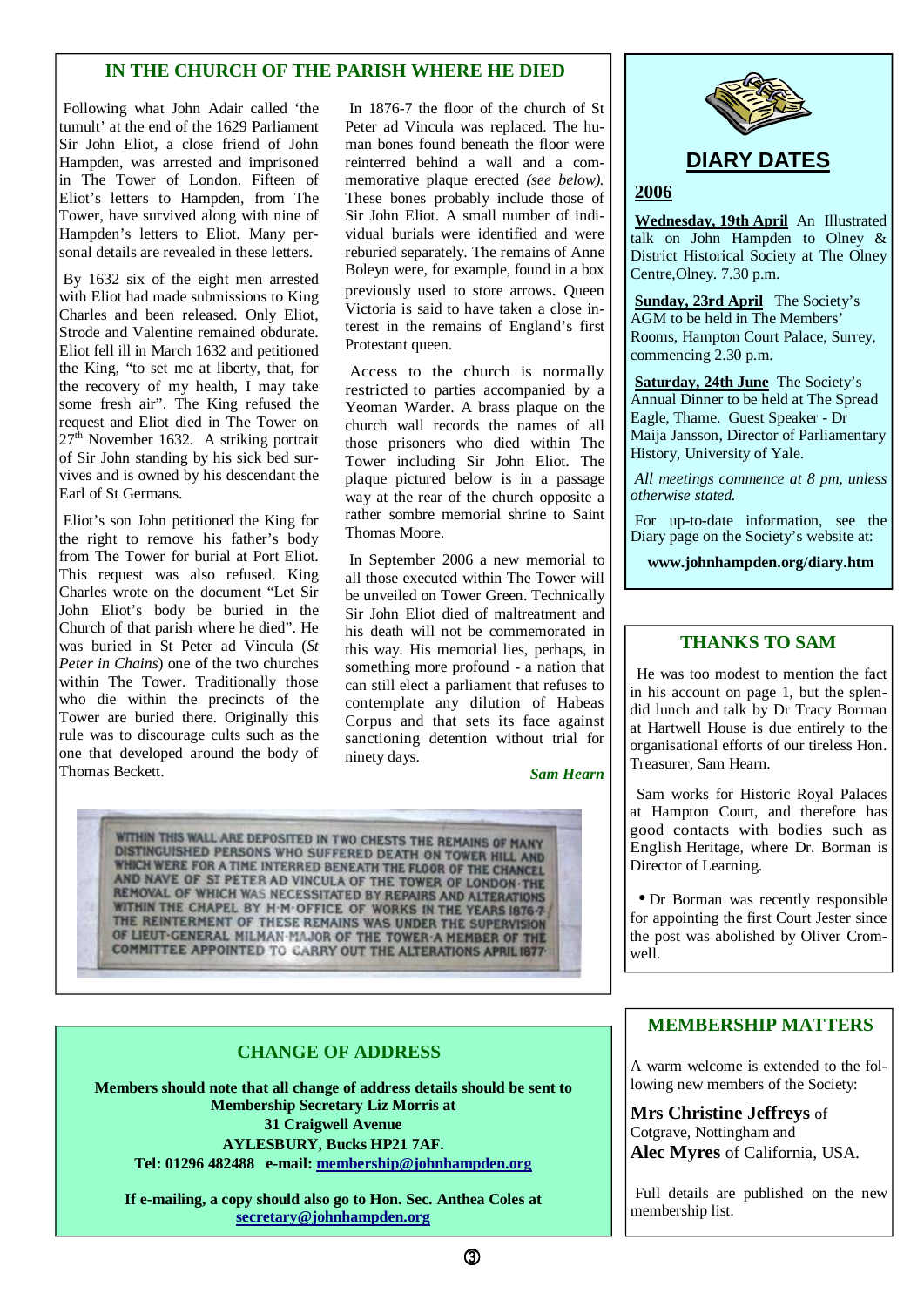# **A TUDOR ROSE BY ANY OTHER NAME?**



One of the many puzzles that has intrigued members of the Society over the years is why John Hampden's grandfather was named Griffith. The Hampden family was traditionally unimaginative in its choice of the names for male offspring; Johns and Richards appear with monotonous regularity in the family tree, with the odd William and Edmund thrown in to add a little variety. It is hard to understand why the family broke with this tradition and chose such a distinctively Welsh name as Griffith.

 Griffith or Griffin is an anglicised version of the popular welsh name Gruffydd. Griffins are mythical beasts with the body and tail of a lion and the head and wings of an eagle. These beasts are renowned for the tenacity with which they guarded their stores of gold. Appropriately enough two Griffins support the coat of arms of The City of London.

 It has been suggested that the adoption of a Welsh name was an attempt by the Hampdens to align their family with the Royal House of Tudor. Henry VII, the founder of the dynasty, was keen to emphasise his Welsh roots. The red dragon of Wales supported his coat of arms and his eldest son was named Arthur in honour of the legendary hero of the Welsh. Henry's body guards were dressed in green and white livery, colours long associated with the fighting men of Wales.

 Intriguingly there is possibly another more intimate reason for choosing the name Griffith. The household book of Sir

Edward Don of Horsenden, a close neighbour of the Hampdens, survives and has been published by the Buckinghamshire Records Society. The book contains many references to Sir John Hampden of the Hill and there can be little doubt that the two families were well acquainted. Sir Edward Don was indeed the godfather of Richard Hampden (of Hartwell) Griffith Hampden's uncle.



The Dons were of Anglo-Welsh descent and were distantly related to the Tudors. Sir Edward's father Sir John had adhered to the Yorkist cause and was a strong supporter of Edward IV and Richard III. He made his peace with Henry Tudor after the Battle of Bosworth and within weeks was appointed Sheriff of Bedfordshire and Buckingham-



shire. The Hampdens would no doubt have felt is wise to be on good terms with such well-connected and astute neighbours.

 Sir Edward Don had a younger brother Sir Gruffydd Don who moved in similar circles. He was knighted by Henry VIII in 1512 and Sir Edward and Sir John Hampden of the Hill were knighted in 1513. The three men subsequently accompanied the King to the Field of Clothe of Gold in 1520. All three held senior positions in Henry VIII's navy.

 In naming his son Griffith, John Hampden (the Patriot's great-grandfather) may simply have been reflecting the closeness of the Don and Hampden families and perhaps a friendship between Sir John Hampden of the Hill and Sir Gruffydd Don. Sir John Hampden died without a direct male heir and bequeathed his Great Hampden estates to his distant eponymous relative. We can perhaps speculate that the naming of Griffith Hampden may have been a favour requested by the old Sir John that Griffith's father could not easily refuse.

*Sam Hearn* 



# **THE HAMPDEN MONUMENT UNVEILED**

 By the time that this edition of *The Patriot* arrives on your doormat, the latest addition to the Society's library will have been published.

 Gill and Derek Lester have produced this most interesting compilation of newspaper reports and Lord Nugent's speech at the unveiling of John Hampden's monument at Chalgrove on 19th June 1843.

 The newspaper that prompted Derek and Gill to produce this book belongs to another member of the Society. The only problem is that the print is so small that most people can only read it with the assistance of a magnifying glass and it is greatly to Derek's credit that he persevered with copying the text in order that the content could be made available to all.



The book is available at a cost of £4.50 inc P&P to UK members for the next three months, and can be purchased, together with all other Society publications listed on the website [www.johnhampden.org] from:

#### **Park Meadow Cottage Thame Park Road Thame Oxon OX9 3PJ**

 All remittances should be made payable in sterling to **The John Hampden Society.**

Postage charges apply to the British Isles only; overseas customers should check the international rates.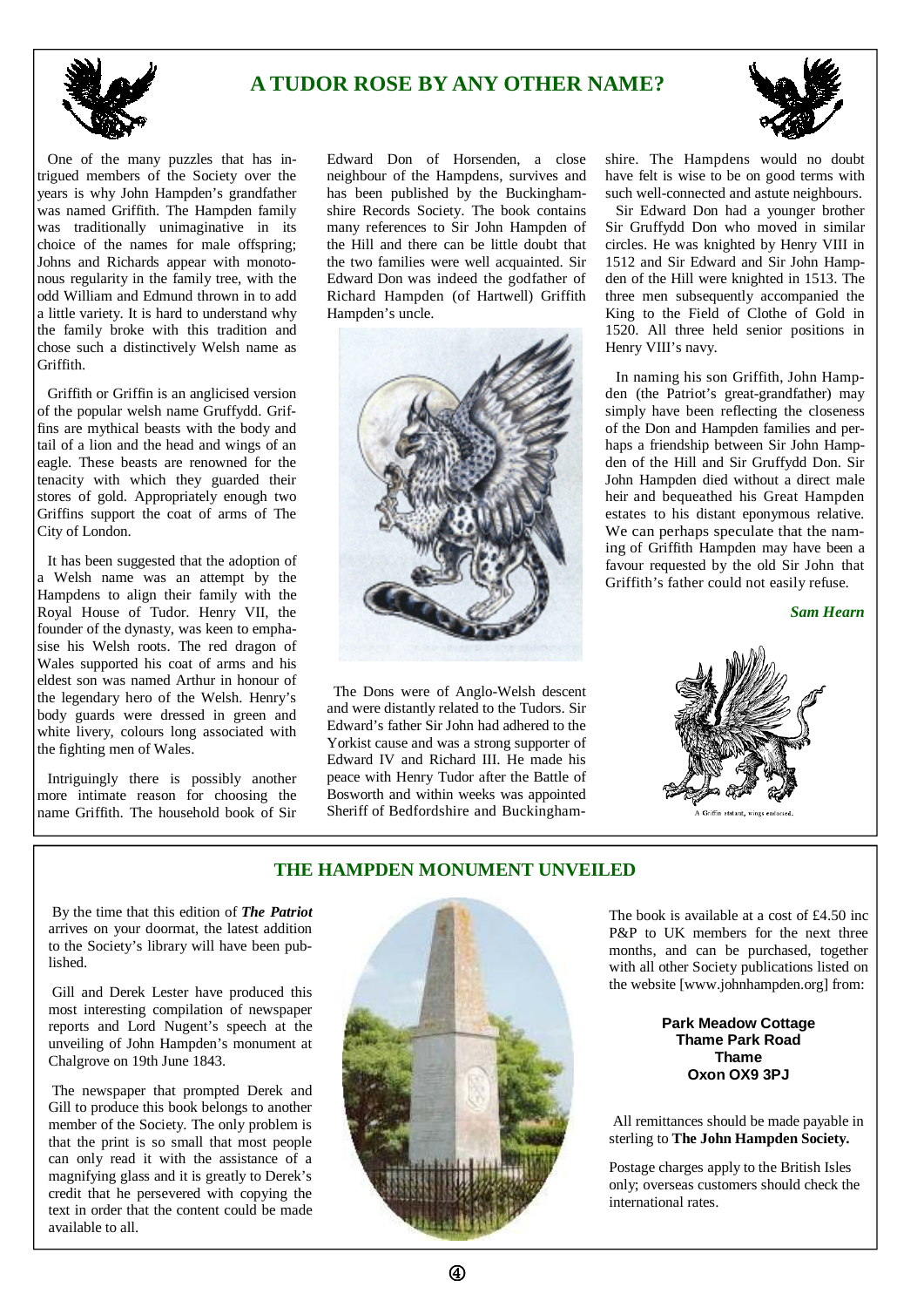#### **The Chilterns Conservation Board Annual Forum 25 November 2005 Whipsnade Zoo**

*'The Chilterns is a beautiful area of rolling chalk hills, woodlands, streams and quiet valleys with brick and flint cottages. In 1965 it was designated as an Area of Outstanding Beauty (AONB), in recognition that it is one of the finest landscapes in the country'*

#### **1 The Chilterns Conservation Board and The John Hampden Society**

At the Society's 2005 AGM one of our new members, Mr Richard Pushman, suggested that it might be beneficial for the John Hampden Society to investigate ways in which it could collaborate with the Conservation Board. Mr Pushman is Buckinghamshire County Council's representative on the Board. The Executive Committee established contact with the Board and the Society's Honorary Secretary, Mrs Anthea Coles, was invited to attend the Conservation Board's annual forum. Anthea Coles was unable to attend and I volunteered to take her place.

#### **2 A little about the Conservation Board**

The Chilterns Conservation Board is the public body responsible for protecting and enhancing the Chilterns Area of Oustanding Natural Beauty. In partnership with local organisations they run projects to encourage people into the countryside, to promote local products, to conserve wildlife and to highlight the special features of the Chilterns.

The Chilterns Branch was established by Parliamentary Order in 2004, following national legislation to improve the protection and management of AONBs. It's primary duties are:

- $\cdot$  To conserve and enhance the natural beauty of the Chilterns AONB
- $\frac{1}{2}$  To increase the understanding and enjoyment of the AONB's special qualities

In addition, the Conservation Board has a secondary duty to foster the social and economic well-being of local communities, where that is compatible with its primary duties. The Board meets on a quarterly basis at venues around the Chilterns to discuss issues of concern and decide on policies and actions. It has 29 members drawn from a wide range of communities across the Chilterns, and has a number of task groups working on particular themes such as land management, access, transport and the historic environment.

#### The Ship Money monument at Prestwood

#### 3 The Forum

The Annual Chilterns Forum which was held on Friday 25 November in the Cloisters Function Suite at Whipsnade Animal Park. There were around 170 attendees from all over the Chilterns. After coffee we were welcomed first by Cllr Robin Younger, Vice Chairman of Bedfordshire CC. and then by Sir John Johnson, Chairman of the Chilterns Conservation Board after which Steve Rodick, Chief Officer of the Chilterns Conservation Board, gave a Review of 2004-05. This was followed by individual reports from a number of the staff of the Conservation Board. The Rev Dr Stuart Burgess, Chairman of the Countryside Agency talked about the way ahead for 'Areas of outstanding beauty and natural England'. The forum ended with the presentation of the 2005 Chilterns Conservation Awards.

#### 4 After the event

At lunch I found myself sitting next to a charming couple. The lady turned out to be a Chairman of a District Council in the area. I had to explain a bit about the John Hampden Society. Luckily, I had had the foresight to take along a few JH pamphlets. In our package for the event we were given a number of postcards of outstanding beauty. By chance, one of these was of Prestwood, taken from the hills. I mentioned the fact that John Hampden had made his decision not to pay the ship money payment imposed by Charles  $I^st$  on these very hills. Indeed there is a monument in his name to this effect.. They wondered whether some funding might be available from the Board to help preserve the Prestwood monument.

#### 5 Reflections

It was a very good forum, well managed and in a lovely setting. I would go again next year if asked to do so in spite of the fact that I found getting there a bit of a problem. The things we do for the John Hampden Society! The Society should continue to reflect on how by working closely with the Conservation Board its objectives could be advanced, e.g. the preservation of the Prestwood monument. The thoughts and comments of other members would be welcomed.

#### *Liz Morris Membership Secretary*



# **DOG BITES HAMPDEN!**

This is not a headline that any one would have expected to read here, but there is a ready explanation.

Last year several members of the committee ordered 10" x 8" photographs of the plaque which the Society purchased in 2004. At a subsequent committee meeting, Derek Lester complained that Royal Mail had damaged his, and showed the result. Despite the fact that the photo had been despatched in a stout cardboard container, there was a hole right through the box - and therefore the photo - at one corner.

Given Royal Mail's track record, the committee was only too ready to accuse them, and suggested that Derek seek compensation. However, at the next committee meeting, he admitted that he had been mistaken.

On inspecting the box further, he noticed that there was a semicircular row of indentations, and swiftly divined that the culprit was the Lester dog, an Alsatian/Collie cross called Digsby, who nurses a deep hatred of postmen.

The committee offers its apologies to Royal Mail, for ever doubting such a wonderful body.

*Roy Bailey*

# **READING MATTER**

*The following are some of the publications available on application to the Society:* 

**A Life of John Hampden The Patriot [1594-16430** by John Adair. £7.50 plus 50p p&p.

**John Hampden of Buckinghamshsire - The People's Hero.** By Dr.Frank Hansford Miller.  $\hat{\epsilon}2.50$  plus 50p p&p.

**The Controversy of John Hampden's Death** By Derek Lester & Gill Blackshaw. £3.50 plus 50p p&p.

**John Hampden and his Times [The Hampden Lectures]** Market Group Management - 1993. £3.50 plus 50p p&p.

**Bucks In the Civil War Exhibition [Catalogue]** Buckinghamshire County Museum - 2004. £6.00 [£7.00 to overseas members] for a limited period.

Send remittance to:

**Park Meadow Cottage Thame Park Road Thame Oxon OX9 3PJ**